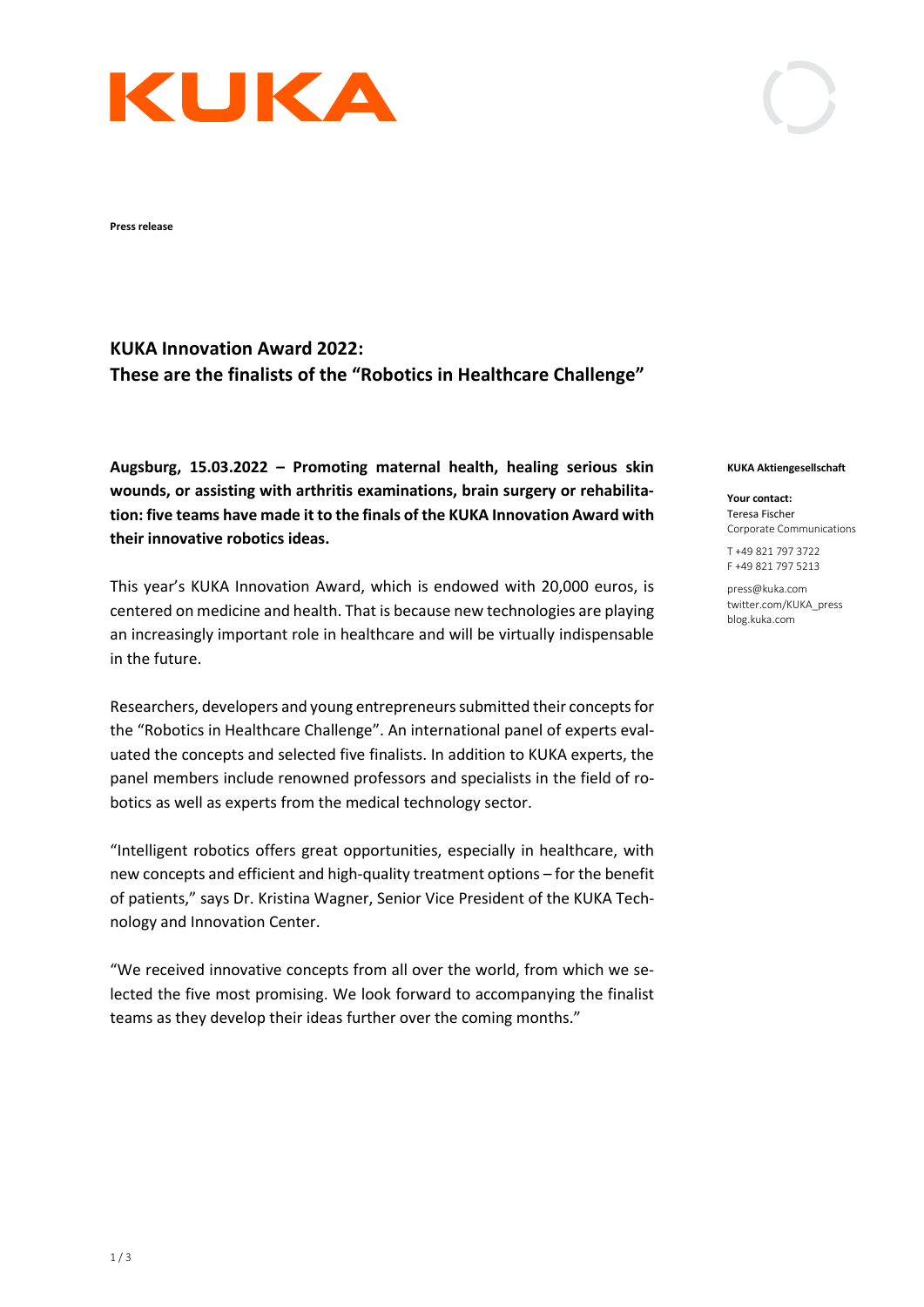



#### **These are the finalists for the 2022 KUKA Innovation Award**

#### Team Ligō

The Ligō device is a novel 3D bioprinting platform that supports the functional healing of skin tissue following acute skin wounds such as extensive burns. It is being developed in Australia by the Sydney-based start-up [Inventia Life Science](https://inventiaskin.com/) together with renowned skin surgeon Professor Fiona Wood and Professor Gordon Wallace's bioprinting research group. The Ligō robot, whose code name comes from the Latin word meaning "to bind", prints tiny droplets containing the patient's skin cells and optimized biomaterials into the wound directly in the operating room using the KUKA LBR Med and Inventia's patented 3D bioprinting technology. In this way, tissue-guided regeneration is stimulated, allowing the body to heal itself and restore healthy skin that improves the quality of life for skin injury survivors.

### Team AROKI

Maternal health remains a major challenge, particularly in developing countries. Many health centers in developing countries lack basic facilities for prenatal ultrasound examinations and qualified professionals to perform them. The AROKI team from [IIT Madras](https://www.iitm.ac.in/) in India aims to achieve a significant improvement in the quality of maternal healthcare and prenatal care using robotic solutions. The platform integrates the KUKA LBR Med to enable autonomous scanning, 3D ultrasound reconstruction and teleoperation with immersive virtual reality for visualization, monitoring and diagnosis.

#### Team Brubotics

Robots will play an increasingly important role in rehabilitation in the future, as rehabilitation robots can provide frequent and repetitive training as well as ergonomic working conditions for the therapist. However, new rehabilitation strategies are also required to improve the functional outcomes of robotic therapy. The team from th[e Vrije Universiteit](https://www.brubotics.eu/)  [Brussel and imec](https://www.brubotics.eu/) addresses these challenges using the KUKA LBR Med in combination with a soft-sensorized physical interface. Using integrated multimodal sensors, the team is able to add extra layers of safety and comfort and capture user intention in order to develop more flexible rehabilitation robots.

# Team ROPCA

[ROPCA](https://www.ropca.com/) has a vision to develop a variety of application platforms for robots to help clinics increase the productivity and quality of their daily work. The first product is ARTHUR – an